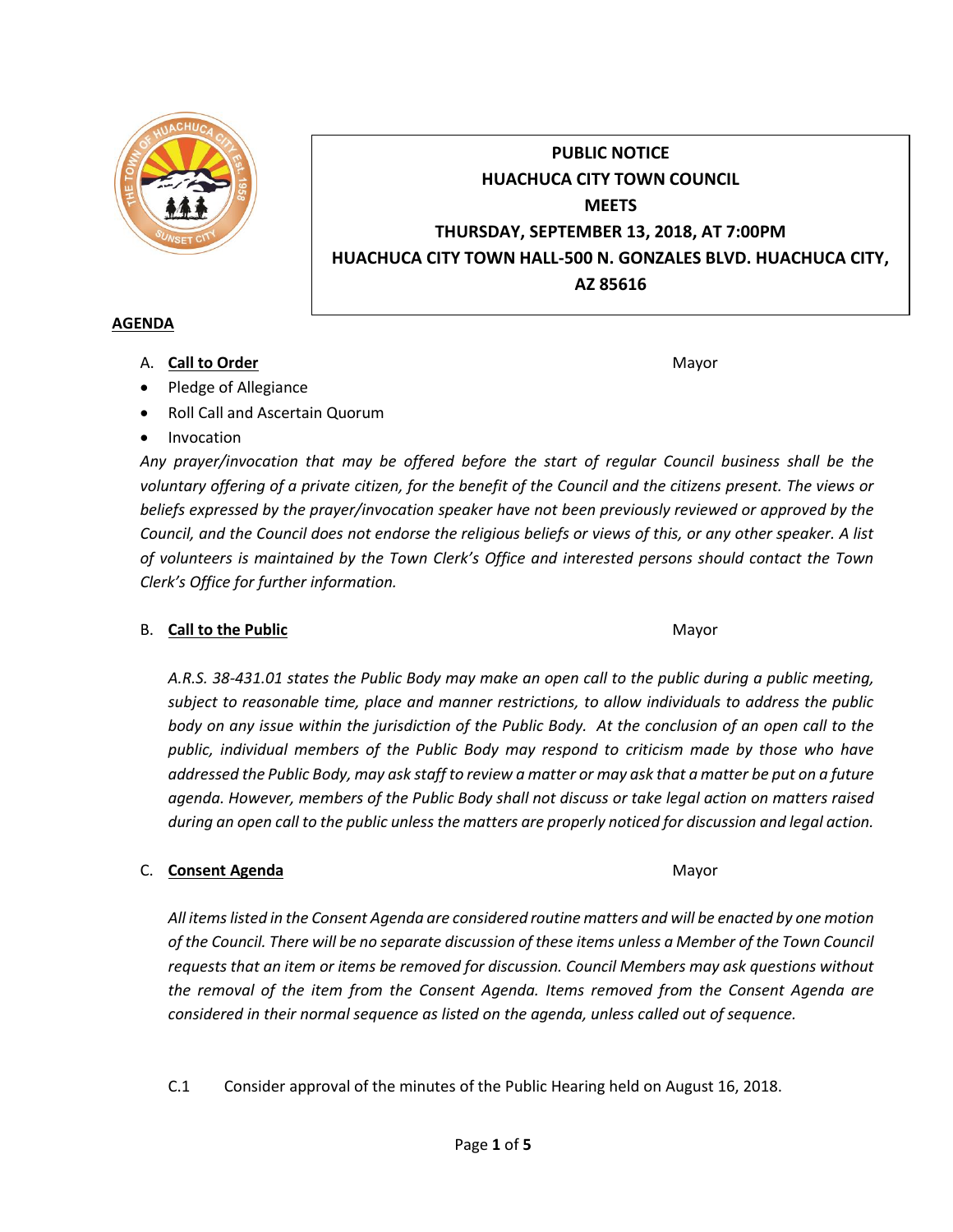- C.2 Consider approval of the minutes of the Work Session held on August 16, 2018.
- C.3 Consider approval of the minutes of the Regular Council Meeting held on August 16, 2018.
- C.4 Consider approval of the Payment Approval Report in the amount of \$ 85,915.15
- C.5 Consider approval of a Special Event Liquor License for the Nomaden Motorcycle Club, located at 137 N. Huachuca Blvd., Huachuca City AZ 85616, Series #15, Nomaden MC Christmas Toy Drive on October 7, 2018

#### D. **Unfinished Business before the Council** Mayor

*Public comment will be taken at the beginning of each agenda item, after the subject has been announced by the Mayor and explained by staff. Any citizen who wishes, may speak one time for five minutes on each agenda item before or after Council discussion. Questions from Council Members, however, may be directed to staff or a member of the public through the Mayor at any time.*

# E. **New Business before the Council** Mayor

*Public comment will be taken at the beginning of each agenda item, after the subject has been announced by the Mayor and explained by staff. Any citizen who wishes, may speak one time for five minutes on each agenda item before or after Council discussion. Questions from Council Members, however, may be directed to staff or a member of the public through the Mayor at any time.*

- E.1 Discussion and/or Action [Manager Williams]: Consider Adoption of Resolution 2018-28, A RESOLUTION OF THE MAYOR AND TOWN COUNCIL OF THE TOWN OF HUACHUCA CITY, ARIZONA, AUTHORIZING THE TOWN TO ENTER INTO AN INTERGOVERNMENTAL AGREEMENT WITH SIERRA VISTA FOR COOPERATION IN OPERATING AN INTERCITY BUS ROUTE. Discussion and action will include establishing a dedicated bus route, and establishment of designated bus stops in Huachuca City, Whetstone and Sierra Vista.
- E.2 Discussion and/or Action [Manager Williams]: Consider Adoption of Resolution 2018-24, A RESOLUTION OF THE MAYOR AND TOWN COUNCIL OF THE TOWN OF HUACHUCA CITY, ARIZONA, ESTABLISHING A BUS FARE SCHEDULE.
- E.3 Discussion and/or Action [Manager Williams]: Discussion and action to approve a quote from CenturyLink to move the Town's two 911 Dispatch seats to other agencies. Discussion and action might include a proposed intergovernmental dispatch services agreement with Cochise County and the City of Sierra Vista for dispatch services.
- E.4 Discussion and/or Action [Chief Bidon]: Discussion and review of the contract performance of Whetstone Fire District and Fire Chief, Peter Bidon, under the terms of the intergovernmental agreement between the Town and the Fire District.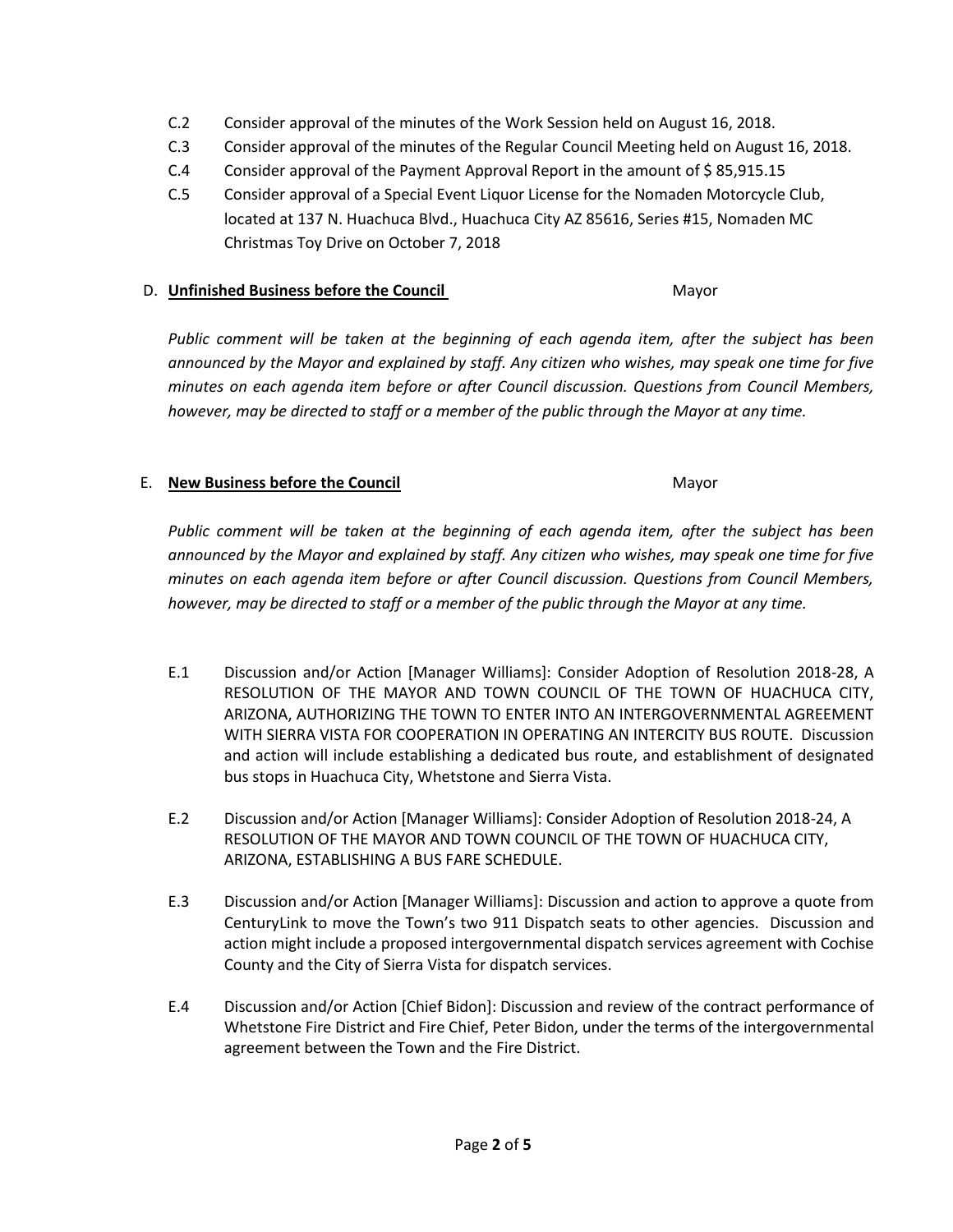- E.5 Discussion and/or Action [Director Harvey]: Consider approval of a quarterly payment to a consultant (K12 Hands) to develop curriculum for a Digital Literacy Center. The payment would come from a Library Service and Technology Act grant the library was awarded.
- E.6 Discussion and/or Action [Manager Williams]: Consider adoption of RESOLUTION 2018-25, A RESOLUTION OF THE MAYOR AND TOWN COUNCIL OF THE TOWN OF HUACHUCA CITY, ARIZONA, CANVASSING THE RESULTS OF THE PRIMARY ELECTION HELD ON AUGUST 28, 2018.
- E.7 Discussion and/or Action [Councilor Banks]: Appointment of Council member Joy Banks to the Upper San Pedro Partnership Technical Advisory Committee (TAC).
- E.8 Discussion and/or Action [Manager Williams]: Consider Adoption of Resolution 2018-23, A RESOLUTION OF THE MAYOR AND TOWN COUNCIL OF THE TOWN OF HUACHUCA CITY, ARIZONA, ESTABLISHING A MUNICIPAL COURT FEE SCHEDULE.
- E.9 Discussion and/or Action [Manager Williams]: Consider approval of the purchase of a Roll-Off Truck and/or request the blanket approval of the Council for the purchase of a similar vehicle.
- E.10 Discussion and/or Action [Manager Williams]: Consider Adoption of Resolution 2018-29, A RESOLUTION OF THE MAYOR AND TOWN COUNCIL OF THE TOWN OF HUACHUCA CITY, ARIZONA, AUTHORIZING THE TOWN TO ENTER INTO AN INTERGOVERNMENTAL AGREEMENT WITH COCHISE COUNTY FOR OPERATION OF THE HUACHUCA CITY ANIMAL SHELTER. Discussion and action will also include the terms of the current agreement and staff coverage For the Animal Shelter.
- E.11 Discussion and/or Action [Mayor Taylor]: Second Reading and Adoption of Ordinance 2018- 18, AN ORDINANCE OF THE MAYOR AND TOWN COUNCIL OF THE TOWN OF HUACHUCA CITY, ARIZONA, RELATING TO THE PRIVILEGE TAX; AMENDING THE TOWN TAX CODE BY CHANGING THE RATES OF TAXATION; PROVIDING PENALTIES FOR THE VIOLATION THEREOF; PROVIDING FOR SEVERABILITY AND DESIGNATING AN EFFECTIVE DATE.
- E.12 Discussion and/or Action [Councilor Welsch]: Second Reading and Adoption of Ordinance 2018-19, AN ORDINANCE OF THE MAYOR AND COUNCIL OF THE TOWN OF HUACHUCA CITY, ARIZONA, AMENDING THE TOWN CODE CHAPER 2.20 "COUNCIL PROCEDURE" SECTION 2.20.060 "ORDER OF BUSINESS" TO REMOVE THE ORDER OF BUSINESS FROM THE TOWN CODE AND ALLOW THE COUNCIL TO SET THE ORDER OF BUSINESS AT MEETINGS OF THE TOWN COUNCIL BY RESOLUTION OF THE COUNCIL.
- E.13 Discussion and/or Action [Manager Williams]: Second Reading and Adoption of Ordinance 2018-20, AN ORDINANCE OF THE MAYOR AND COUNCIL OF THE TOWN OF HUACHUCA CITY, ARIZONA, AMENDING THE TOWN CODE, TITLE 8 "HEALTH AND SAFETY," CHAPTER 8.10 "PREPARATION OF REFUSE FOR COLLECTION," SECTIONS 8.10.010 "PREPARATION OF REFUSE," 8.10.020 "LOCATION FOR PICK-UP," 8.10.050 "ALTERNATIVE DISPOSAL OF REFUSE" AND 8.10.090 "DUMPING REFUSE" TO IMPROVE THE HEALTH AND WELFARE OF THE TOWN, IMPROVE THE TOWN'S TRASH COLLECTION EFFORTS AND TO ALLOW FOR THE POSSIBILITY OF ENGAGING A PRIVATE ENTERPRISE TO PROVIDE TRASH COLLECTION SERVICE.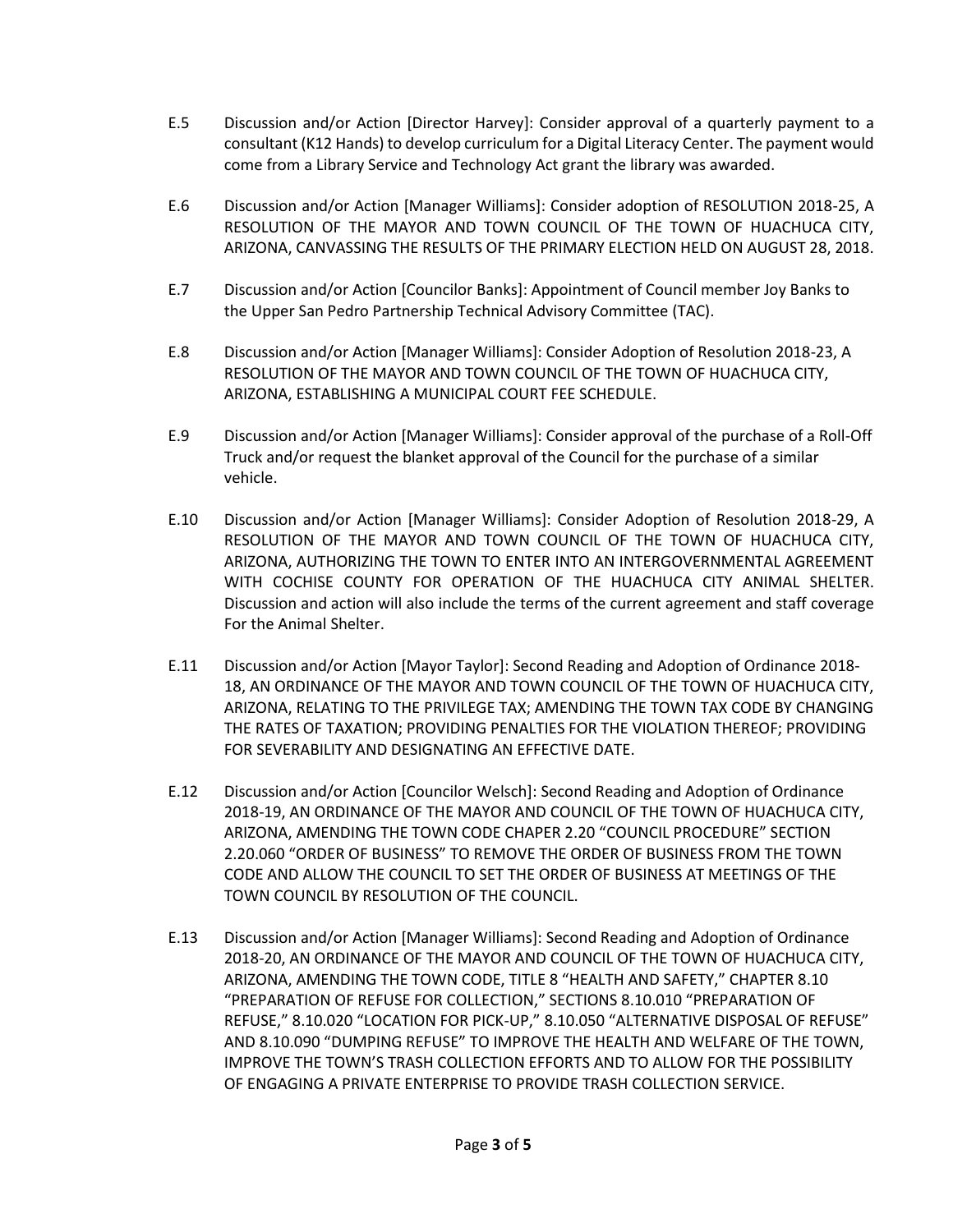- E.14 Discussion and/or Action [Manager Williams]: Second Reading and Adoption of Ordinance 2018-21, AN ORDINANCE OF THE MAYOR AND COUNCIL OF THE TOWN OF HUACHUCA CITY, ARIZONA, AMENDING THE TOWN CODE, TITLE 8 "HEALTH AND SAFETY," CHAPTER 8.10 "PREPARATION OF REFUSE FOR COLLECTION," SECTION 8.10.050 "ALTERNATIVE DISPOSAL OF REFUSE" TO IMPROVE THE HEALTH AND WELFARE OF THE TOWN BY REQUIRING RESIDENTS TO USE THE TRASH COLLECTION SERVICES PROVIDED BY OR CONTRACTED BY THE TOWN.
- E.15 Discussion and/or Action [Councilor Wallace]: Second Reading and Adoption of Ordinance 2018-22, AN ORDINANCE OF THE MAYOR AND COUNCIL OF THE TOWN OF HUACHUCA CITY, ARIZONA, AMENDING THE TOWN CODE CHAPTER 2.85 "TOWN FACILITY USE POLICY," SECTION 2.85.050 "CHARGES" AND CHAPTER 10.30 "PARKS, RECREATION AND TRANSPORTATION FACILITIES," SECTION 10.30.030 "USE OF COMMUNITY CENTER," TO REMOVE THE OPTION FOR CERTAIN PRIVATE ORGANIZATIONS TO USE TOWN FACILITIES FREE OF CHARGE.
- E.16 Discussion and/or Action [Chief Thies]: First Readings of Ordinance 2018-23, AN ORDINANCE OF THE MAYOR AND COUNCIL OF THE TOWN OF HUACHUCA CITY, ARIZONA, ADOPTING AMENDMENTS TO THE TOWN CODE, TITLE 6 "ANIMALS," WHICH AMENDMENTS PROVIDE FOR SPECIFIC AND VARYING PENALTIES FOR VIOLATIONS OF THE TOWN'S ANIMAL CODE, and Ordinance 2018-24, AN ORDINANCE OF THE MAYOR AND COUNCIL OF THE TOWN OF HUACHUCA CITY, ARIZONA, AMENDING THE TOWN CODE, TITLE 1, CHAPTER 1.05 "GENERAL PROVISIONS", SECTION 1.05.110 "PENALTY," TO CLARIFY THAT NOT ALL VIOLATIONS OF THE TOWN CODE ARE MISDEMEANORS AND THAT SPECIFIC PENALTY PROVISIONS MIGHT BE PROVIDED THROUGHOUT THE CODE.
- E.17 Discussion and/or Action [Manager Williams]: Consider adoption of the Council Code of Ethics.
- E.18 Discussion and/or Action [Manager Williams]: Authorize staff to declare as surplus the following item(s) to be sold by auction or otherwise disposed of in accordance with Town Policy:

Tiger mowers.

- E.19 Discussion and/or Action [Manager Williams]: Council Decision Request for approval of the purchase of groundwater pumps from QED at a cost of \$23,533.55
- E.20 Discussion and/or Action [Manager Williams]: Acceptance or rejection of bid proposals for Internet Technology "IT" Managed Services for the Town. Discussion and action might include awarding of a contract.
- E.21 Discussion and/or Action [Mayor Taylor]: Executive [closed] session, pursuant to A.R.S. 38- 431.03(A)(1), for discussion and six month evaluation of the Town Clerk, Jennifer Fuller's, job performance. Any formal action on this item will be taken in open session.
- F. Town Manager's Report
- G. Items to be placed on future agendas.